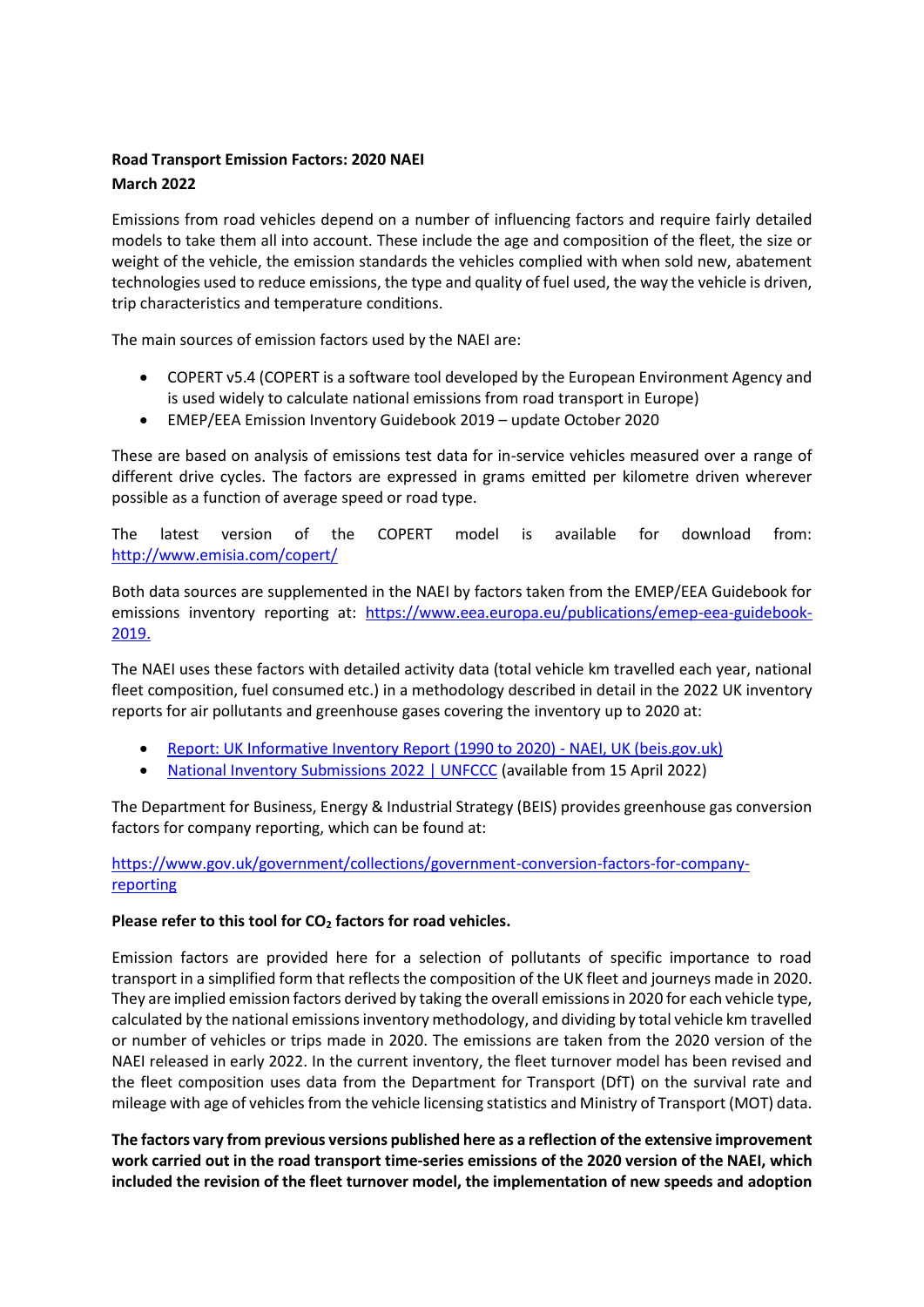**of COPERT v5.4 emission factors. Additionally, for the 2020 year the activity has been significantly affected by the impacts of COVID-19 pandemic. Other reason for changes in the NAEI is due to the gradual refreshing of the UK fleet with new, cleaner vehicles displacing older, high emitting vehicles, amongst other reasons.**

Factors are provided for each main process by which emissions occur and at different levels of detail in terms of emission type, vehicle category and road class. Users can then choose a set of factors that best matches the level of detail in their own traffic activity data.

The different emission processes are:

**Hot exhaust emissions** – these are the tailpipe emissions in g/km from a vehicle with its engine warmed up to its normal operating temperature.

**Cold start exhaust emissions** – these are the additional tailpipe emissions in g/trip from a vehicle starting a journey with its engine cold. Cold start emission factors are only available for cars and light goods vehicles and for certain pollutants.

**Evaporative emissions** – these are the emissions of NMVOCs or benzene from the evaporation of fuel vapour from a vehicle. These occur only for petrol vehicles because diesel is a much less volatile fuel. There are emission factors for three different evaporative emission processes:

- *Diurnal loss emissions in g/day*. These are emissions arising from expansion of fuel vapour in the petrol tank as temperature rises each day. These occur for all petrol vehicles regardless of whether or how much the vehicle travels
- *Hot soak emission in g/trip*. These are the emissions occurring from the fuel system when the engine is turned off at the end of a trip. Emissions are due to the transfer of heat from the engine and hot exhaust to the fuel system where fuel is no longer flowing
- *Running loss in g/km*. These are evaporative losses that occur while the vehicle is in motion

More detailed information can be found in the UK inventory report referred to above.

**Tyre wear and brake wear** – these are the non-exhaust emissions of PM<sub>10</sub> and PM<sub>2.5</sub> in g/km arising from the mechanical wear of tyre material and brake linings.

**Road abrasion** – these are the non-exhaust emissions of  $PM_{10}$  and  $PM_{2.5}$  in g/km arising from the abrasion and deterioration of road surfaces.

The emission factors are provided in different levels of detail:

1. Hot exhaust emissions by vehicle type, fuel type and by road type; these are the most detailed forms and should be used in conjunction with calculation of cold start and evaporative emissions (in the case of NMVOCs and benzene) if separate trip data are available.

2. Emissions combining hot exhaust, cold start and evaporative emissions in g/km for all cars and all LGVs by road type in g/km. These should be used if the user wants an average factor for cars and LGVs of all fuel types because details of the fuel split are not known, and the user has no way of calculating cold start and evaporative emissions independently.

3. Emissions combining hot exhaust, cold start and evaporative emissions in g/km for each main vehicle type averaged over all road types. These should be used if the user wants an average factor covering all road conditions and has no way of calculating cold start and evaporative emissions independently.